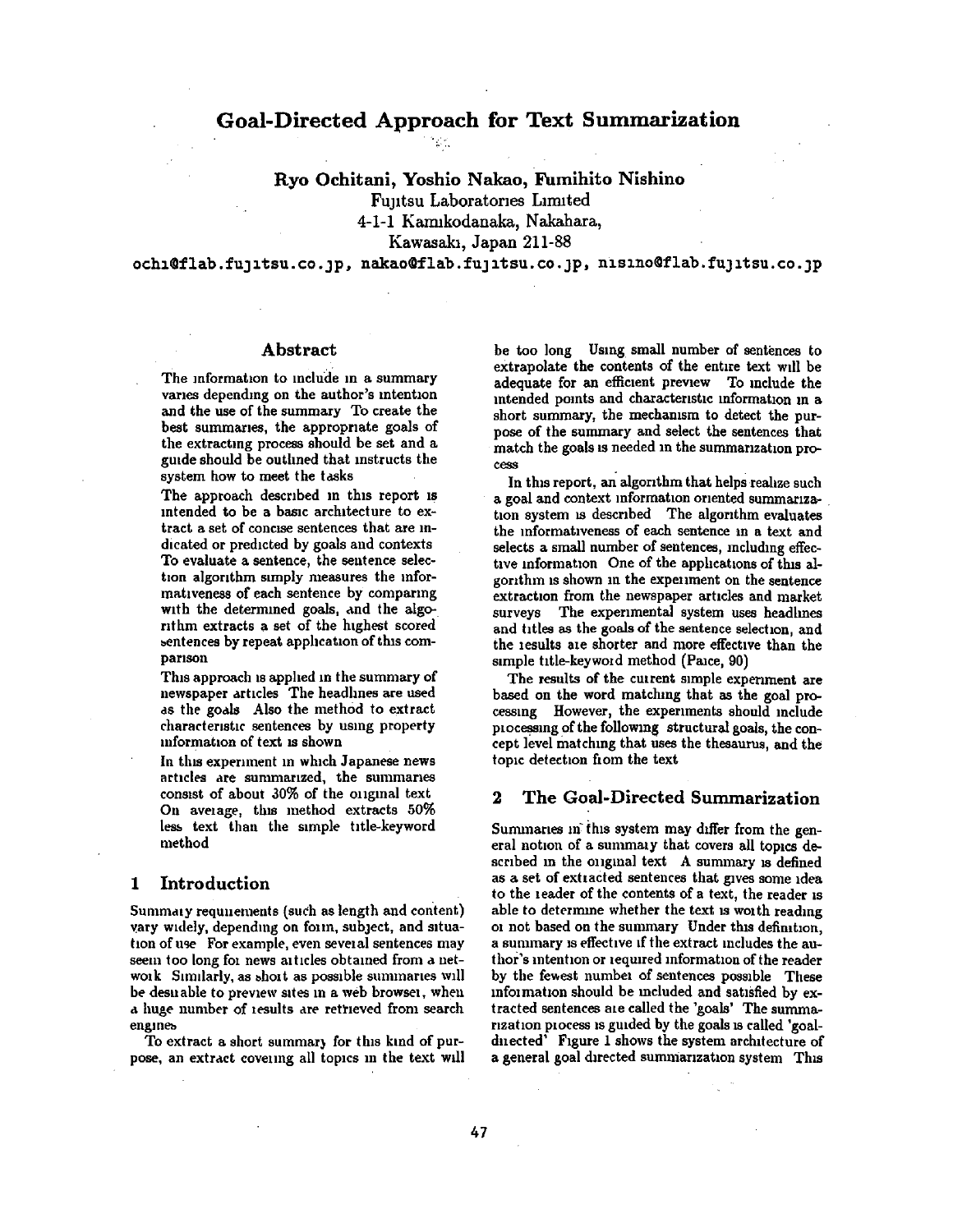

Figure 1 System Architecture

system consists of a goal detection and sentence selection process by informativeness evaluation

The 'goal-directed' method may be sound overstated, because the current experimental system handles only the headlines, titles and some text property expressions However, the 'goal-directed' <br>method is named, as the first step toward realizing } method is named, as the first step toward realizing a context based summarization system

## **3** Sentence Selection Algorithm

The sentence selection algorithm calculates the 'informativeness' for each sentence in a document The measurement represents the strength of relation between the goals, sentences, and the richness of information in a document These variables are defined by the following three numerical values

- 1 Number of different sentence expressions related to the goals
- 2 Total number of sentence expressmns related to the goals
- 3 Total number of sentence expressions being not related to the goals

The order of these measurements defines their precedence The first measurement is given the highest priority Sentences that satisfy many of the goals are considered more informative Both the first and second values above represent the amount of information included in a sentence The third measurement indicates the amount of information in a sentence and roughly simulates the contained amount of explanation or description about the goal

The sentence selection algorithm (shown in Figure 2) relates the highest scored sentences by the informativeness measurement The measurements are repeatedly evaluated until all the goals are related to the sentences or all relations are found

## **4 , Goal Detection**

This system is designed to be built into the text preview menu of a word processor or the query results hstmg of a document retneve system Thus, the contents of a document are unpredictable and the system needs to work in real time This limitation requires the system handles rather simple information For example, the word list compiled from the headlines is used as the goals when processing news

All goals are given in the goal list All sentences of the source text axe given m the sentence hst while(goal exists in the goal list)  $\{$  $\tilde{K}$  and  $\tilde{K}$ The informativeness measurements are apphed to each sentence in the sentence list if (the sentence(or sentences) with maximum informativeness exists) { The sentence is and removed from **the** sentence hst, and added into the extract hst The goals related to the sentence axe removed from the goal hst **} e~e{**  The algonthm stops

Figure 2 Algonthm of the mformahve selection

|          | Simple title-keyword        |             | Informativeness<br>Se-<br>lection |          |
|----------|-----------------------------|-------------|-----------------------------------|----------|
|          | <b>Extraction Number of</b> | Rate        | Number of                         | Rate     |
| Rate     | Articles                    |             | Articles                          |          |
| 100%     | 2.237                       | 165%        | 450                               | 33%      |
| $90\%$ - | 1.083                       | 80%         | 43                                | $0.3\%$  |
| $80\%$ - | 1,758                       | 130%        | 186                               | 14%      |
| $70\%$ - | 1.642                       | $12 \, 1\%$ | 359                               | 27%      |
| $60\%$ - | 1.441                       | 10 6%       | 587                               | 43%      |
| $50\%$ - | 1,250                       | $9.2\%$     | 944                               | 70%      |
| $40\%$ - | 1.027                       | 76%         | 1,506                             | 11 1%    |
| $30\%$ - | 813                         | 60%         | 2,061                             | $15.2\%$ |
| $20\%$ - | 654                         | 48%         | 2,765                             | 20.4%    |
| $10\%$ - | 501                         | 37%         | 2,673                             | 197%     |
| $-10\%$  | 218                         | 16%         | 1,050                             | 77%      |
| 0%       | 938                         | 69%         | 938                               | 69%      |
| Total    | 13,562                      | 100%        | 13.562                            | 100%     |
| Average  | 64%                         |             | 32%                               |          |
| Median   | 70%                         |             | 27%                               |          |

Table 1 Extraction rates of newspaper articles

articles The title words are used to extract a text from a report These simple word hsts may be too simple and a httle inadequate as goals

Goal-directed summanization includes the processing of the structural information This includes the concept level goal detechon using thesaurus, document structure, and structural information in the titles (section, subsection )

## 5 Experiments

The first experiment is summary for 13,562 newspaper articles and 62 monthly market survey report articles Both texts are in Japanese The calculated extraction rates based on the total number of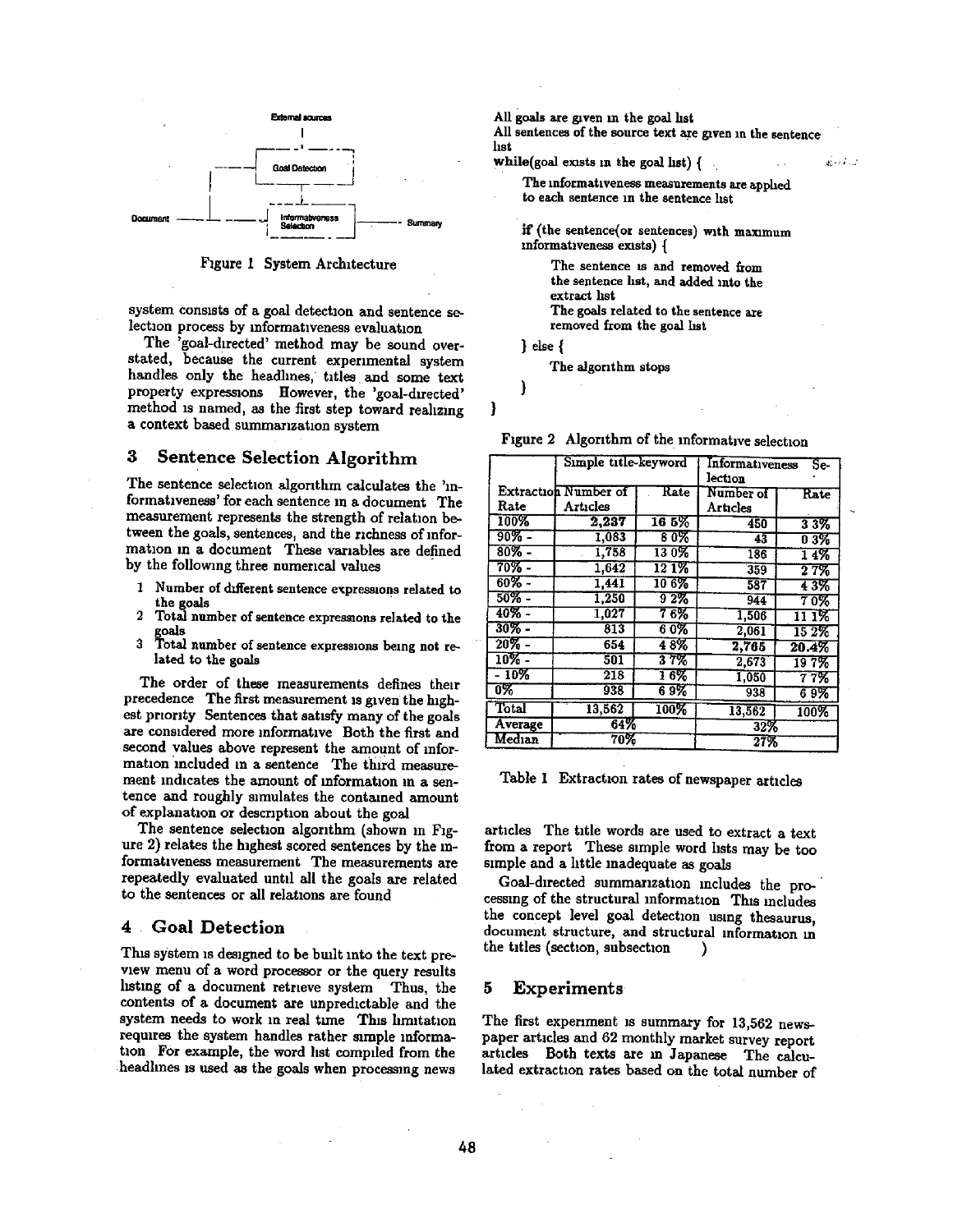|                           | Simple title-keyword |            | Informativeness<br>Se-<br>lection |        |
|---------------------------|----------------------|------------|-----------------------------------|--------|
|                           | Extraction Number of | Rate       | Number of                         | Rate   |
| Rate                      | Articles             |            | Articles                          |        |
| 100%                      | राजा<br>2            | 32%        | 0                                 | 0%     |
| $90\%$ -                  | 2                    | 32%        | 0                                 | 6%     |
| $80\%$ -                  | 6                    | <b>97%</b> | 0                                 | 0%     |
| 70% -                     | 5                    | 81%        | Ō                                 | 0%     |
| $60\%$ -                  | 7                    | 113%       | 0                                 | 0%     |
| $50\%$ -                  | 3                    | 48%        | 1                                 | $16\%$ |
| $40\%$ -                  | 11                   | 177%       | 3                                 | 48%    |
| $30\%$ -                  | 13                   | $21.0\%$   | 0                                 | ०%     |
| $20\%$ -                  | 8                    | 130%       | 5                                 | 80%    |
| $10\%$ -                  | 4                    | 6 5%       | 10                                | 161%   |
| $-10\%$                   | Ō                    | 0%         | 42                                | 67.7%  |
| $\overline{0\%}$          | ı                    | 16%        |                                   | 16%    |
| $\overline{\text{Total}}$ | 62                   | 100%       | 62                                | 100%   |
| Average                   | 49%                  |            | 11%                               |        |
| Median                    | 43%                  |            | 7%                                |        |

Table 2 Extraction rates of computer business survey reports

| $\blacksquare$ Method     | Average extraction rates |
|---------------------------|--------------------------|
| Informativeness selection | 8%                       |
| Simple title-keyword      | 41%                      |
| Simple frequency-keyword  | 1.33%                    |

Table 3 Average Extraction rates of English news articles

#### characters<sup>1</sup> are listed in Table 1

On average, the length of a summarized text by this system shows 50% of the length by the simple title-keyword method The most frequent compression rate in the results of the simple title-keyword method is 100% (the entire text) By using the informative selection, the rate falls between 20% to 30%

Table 2 lists the results of the computer business survey reports In this case, the differences between the rates are larger than the newspaper results The text of these business reports is longer than the newspaper articles

These experiments are mostly of Japanese documents Only a few results for English documents are available Table 3 lists the results of the extracting summaries of English news articles In this case, the extraction rates are calculated based on the total number of words<sup>2</sup> The nature of this system makes evaluating the contents difficult and no clear solution can be obtained

The evaluation methods in (Salton and Allan, 93) and (Kupiec et al, 95) applied to their system are using only intrinsic information in a source text Salton measures the similarity between a summary

 $\bar{z}$ 

and an original text Kupiec compares extracts with manually coded summaries If the priority of information of a text is equal and informativeness can be calculated uniformly, these evaluations are suitable However, a priority is affected by the context

Determining the appropriateness of the results was difficult Thus, the extracts were randomly chosen and the inappropriateness was analyzed for 87 newspaper articles 11 market report articles

Obvious errors were found in 17 summaries (16 news articles, one report) These errors were mainly caused by the failure of synonyms of the titlekeywords and words in a sentence (ex, dead body, and corpse) to match The other summaries included enough information to extrapolate the contents of the original texts Thus, 80% of the summaries contained enough information to serve as a preview.

In a news article, the leading paragraph should be a good summary of the article Therefore, the extracts of this system and the lead paragraphs of news articles were compared Among all news articles. 70% of extracts from this system included sentences from lead paragraphs and 50% of the extracts included only the lead paragraphs Thus, the system algorithm naturally selected more sentences from lead paragraphs than other parts of a news article

Next, the appropriateness and compactness of the text between the lead paragraphs and extracts of this system were compared the news data Inappropriate results were found to be 4% higher in the extracts Double the number of extracts were more compact than the lead paragraph All of the report data of the extracts were shorter than the leading paragraphs Thus, extracts from this system are regarded as being better than leading paragraphs

In the experiment described above on news articles, the goals were taken from the headlines and titles Also, some external source can serve as the goals of a summary If summaries are used to compare the text contents, text properties (such as tf idf scores) can be used to create the goals of the summary

For example, the extracts will include distinctive information if words with high tf idf scores are given The extracts will show the common information of text if words with high document frequencies are given Figure 3 shows the results of this experiment using small number of the specifications documents of hard disk drives

As shown in Figure 3(a), the high if idf words determine the sentences describing the distinctive features of the hard disk that are to be selected Figure 3(b) shows that the words with high document frequencies are used to select the common information about the general specifications

<sup>1</sup> characters in a summary

<sup>2</sup> words in a summary<br>words in a summary